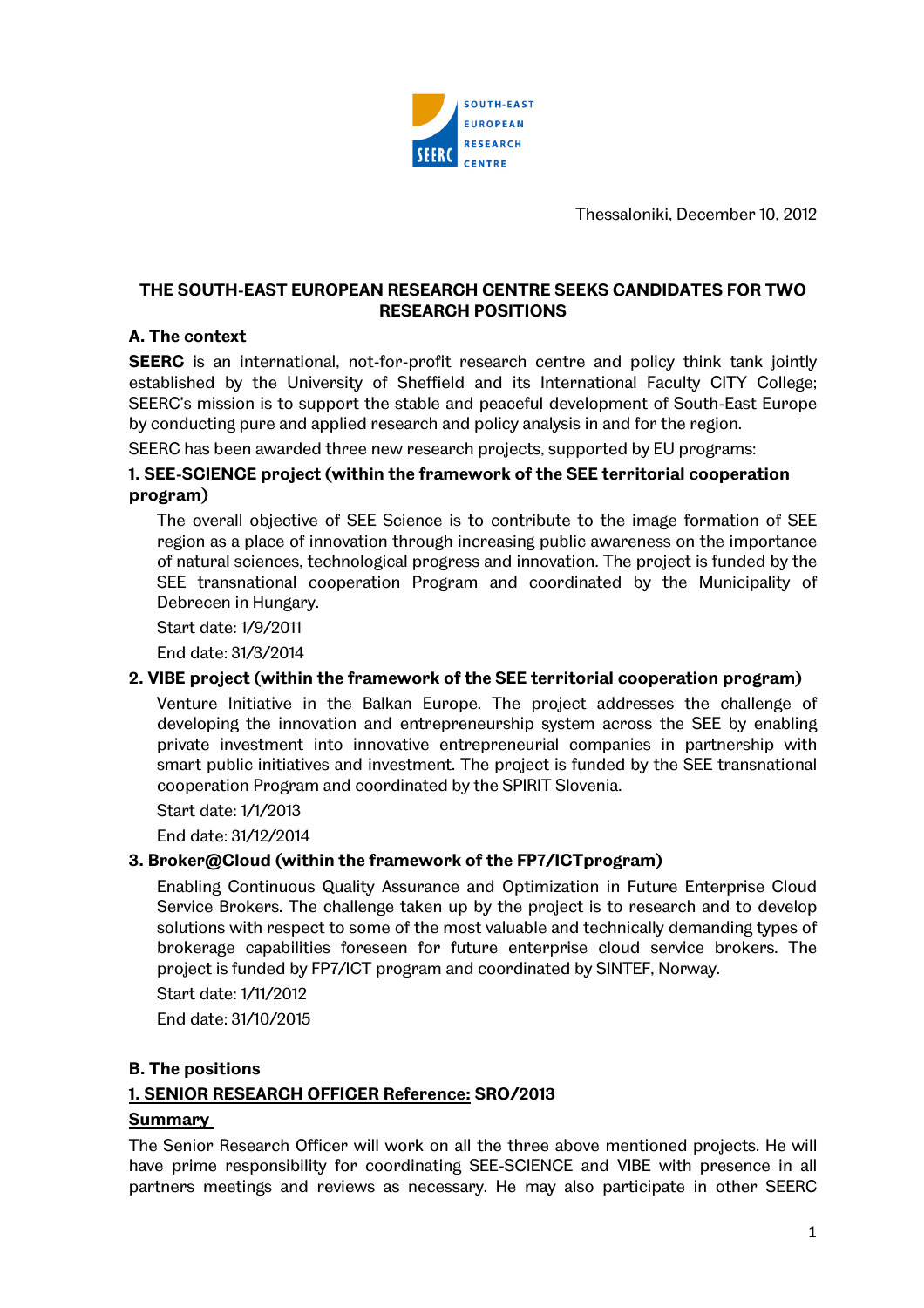projects of similar scope as deemed necessary and following a decision of SEERC's manager after a recommendation made by the Director of SEERC.

The Senior Research Officer will be actively participating in formulating SEERC's research agenda, develop networks of researchers across the SEE region and lead efforts to develop SEERC's work on issues of Entrepreneurship and Innovation.

## Required Knowledge, Skills and experience

- University graduate in Computer Science or related field
- A PhD in relative subject areas
- At least 15 years of related research experience.
- At least 15 publications (conferences and journals) in the field of computer science, entrepreneurship and innovation
- Project management experience is desirable.
- Ability to create and sustain networks.
- Excellent communication skills.
- Excellent command of English is essential.

## Terms of employment

- Full time position up to the end of October 2015 with a possibility of extension based on performance and track record.
- Remuneration to be negotiated based on the successful candidate's qualifications.
- Expected start of employment: February 2013.

# 2 RESEARCHER on Innovation and Entrepreneurship to be employed within the framework of the VIBE project. Reference: VIBE/2013

### Summary

The Researcher will work exclusively within the framework of the VIBE project. He will work under the guidance of the Senior Research Officer (position #1) and the SEERC Director and will have prime responsibility for the day to day activities of the project. He will have presence in all partners meetings and reviews as necessary.

### Required Knowledge, Skills and experience

- University graduate in either business/ economics/ finance or computer science
- An MSc or PhD in either business/economics/ finance or computer science
- The two degrees should preferably cover both fields (business/economics/finance and computer science)
- At least 8 years of professional experience.
- Experience working with IT and other technology firms will be an asset.
- At least 5 publications (conferences and journals) in related fields
- EU program participation experience is highly desirable.
- Excellent communication skills.
- Excellent command of English is essential.

### Terms of employment

- Part time position up to the end of December 2014 with a possibility of extension based on performance and track record.
- Remuneration to be negotiated based on the successful candidate's qualifications.
- Expected start of employment: February 2013